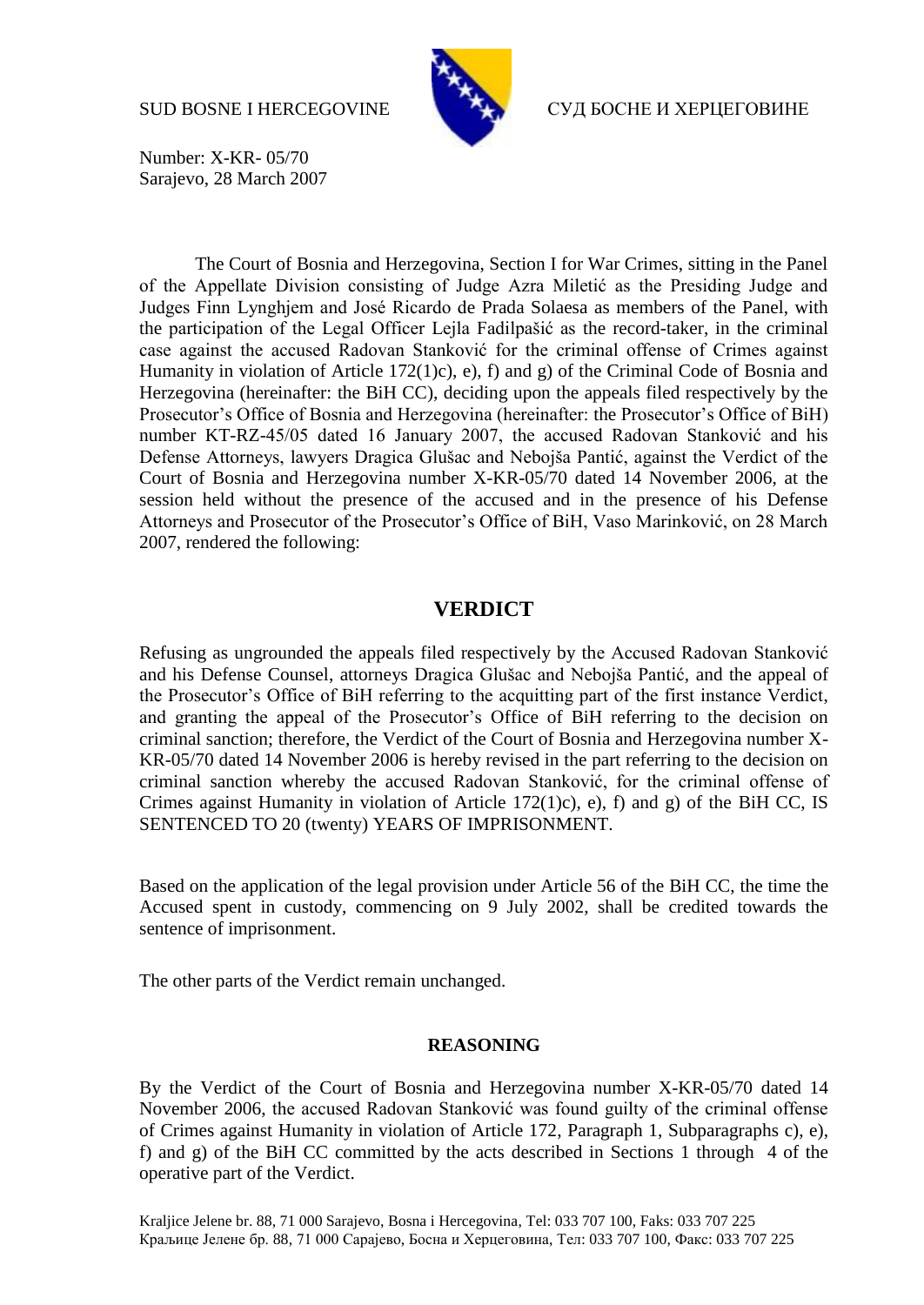The First Instance Panel sentenced him to 16 (sixteen) years of imprisonment for the above mentioned criminal offense, crediting the time the accused spent in custody towards the sentence of imprisonment, while pursuant to Article 188(4) of the Criminal Procedure Code of Bosnia and Herzegovina (hereinafter: the BiH CPC) it relieved him of the duty to reimburse the costs of the criminal proceedings.

Pursuant to Article 198(2) of the BiH CPC, the injured parties A., B., C., D., E., G., H., I., J., K. and N. were referred to take civil action with their claims under property law.

By the same Verdict, the accused is acquitted of the charges that he committed the actions described in Section 1 of the acquitting part of the Verdict, while pursuant to the provision referred to in Article 283, Subparagraph c), of the BiH CPC the charges for the actions described in Section 1 of the dismissing part of the Verdict are dismissed. Therefore, the costs of the criminal proceedings referring to these two sections are to be paid from within the budget appropriations.

The accused Radovan Stanković and his Defense Counsel, attorneys Dragica Glušac and Nebojša Pantić, filed timely appeals against the convicting part of the Verdict on all the grounds for appeal, while the Prosecutor's Office of Bosnia and Herzegovina filed a timely appeal against the acquitting part of the Verdict for the state of the facts being erroneously or incompletely established, violation of the criminal code and in respect to the sentencing part of the Verdict for the decision on criminal sanction.

In addition to the above mentioned appeal, the accused filed a supplement to the appeal and then on 14 March 2007 he filed another supplement to the appeal.

Pursuant to the decision dated 5 December 2006, the Appellate Panel did not take into consideration the supplement to the appeal because it includes offensive and inappropriate content, particularly having in mind that the basic appeal was filed on all the grounds for appeal.

The supplement to the appeal was also not taken into consideration by the Appellate Panel because it was filed on 14 March 2007, that is, outside the legally prescribed time period for filing the appeal.

In the reasoning of his appeal the accused states that during the first instance proceedings his right to a defense, guaranteed by Article 6 of the European Convention on Human Rights (hereinafter: the ECHR), was violated in that the First Instance Panel prevented him from presenting his defense and from questioning the witnesses for the prosecution, and that following his falling out with the attorney Radović it imposed other lawyers upon him thus preventing him from representing himself. Further, the accused argues that due to the fact that he did not attend any of the held hearings the duty of the First Instance Panel was to forward him the records of the hearings which, in his opinion, was not done pursuant to Articles 151 through 156 of the BiH CPC, considering that instead of the written recordings he only received audio recordings, which he refused to receive stressing that the said form of the records was not practical to trace the relevant parts in the testimonies of the witnesses and compare them. Furthermore, he argues that the operative part of the Verdict is incomprehensible and contradictory because it indicates the period from April 1992 to the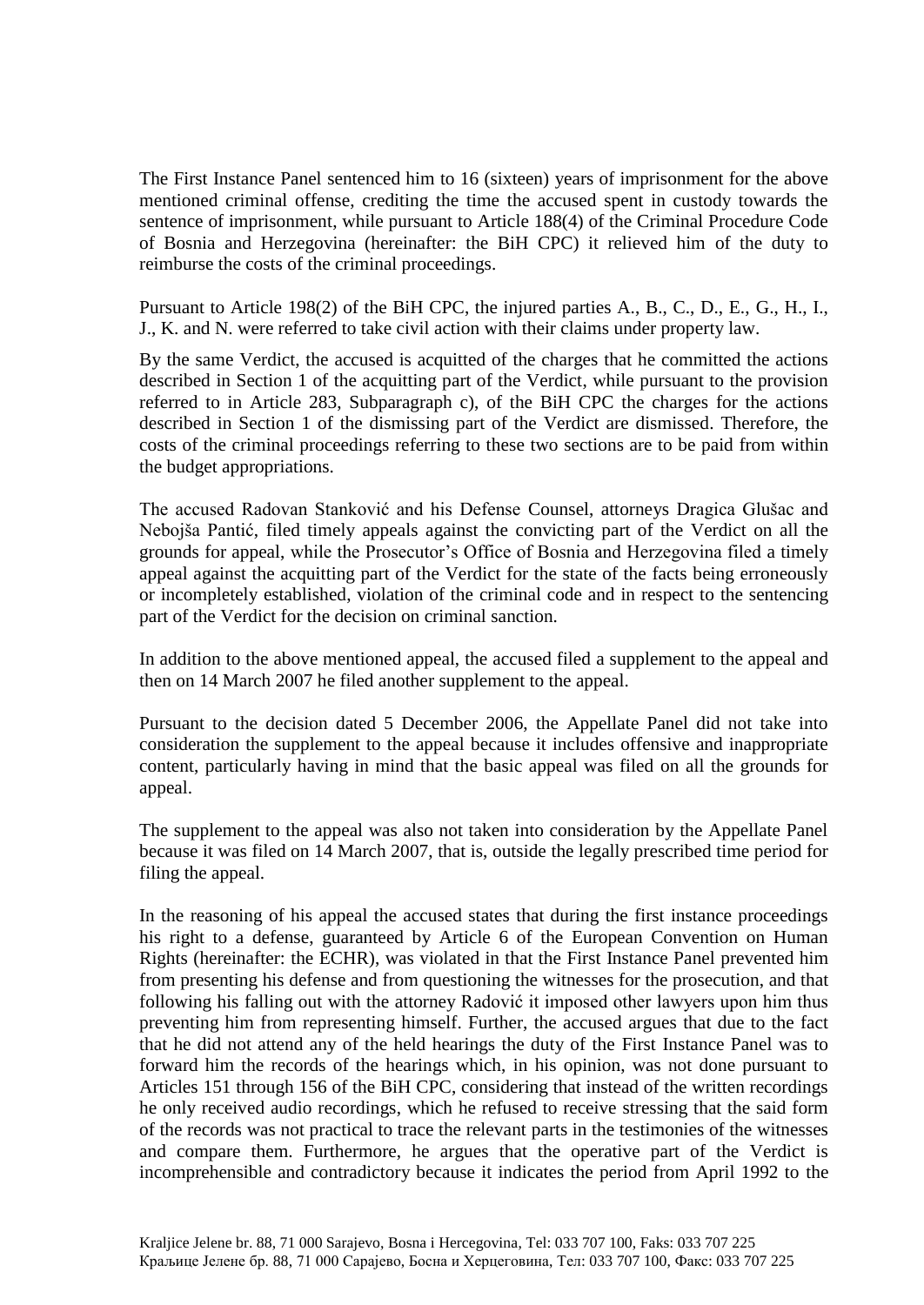end of March 1993 as the time of perpetration of the criminal offense, as well as because it does not contain a description of a single action that would indicate any of the elements of the criminal offense. Then, the accused states that his *ex officio* Defense Counsel did not read the submissions filed by the accused and his former Defense Counsel with the International Criminal Tribunal for the Former Yugoslavia (hereinafter: the ICTY), which resulted in a poor quality defense, as well as that from the contested Verdict it cannot be seen whether and how they cross-examined the witnesses for the prosecution. The accused alleges a further violation of the provisions of the criminal procedure in the Decision of the First Instance Panel to accept, as proven, facts established in certain cases conducted before the ICTY, stating that regardless of the fact that in some cases there is a decision on certain issues and facts, these facts cannot be considered as adjudicated for other cases as well even if they refer to the same time period and location. In addition to the above mentioned, the accused states that the contested Verdict does not indicate concrete actions or explain the reasons based on which the Court concluded that he acted with direct intent as a required form of guilt for the existence of the crimes as charged, that is, knowledge that the acts he was taking were related to the armed conflict and that he took them within a widespread and systematic attack directed against Muslim civilians. Therefore, he is of the opinion that they should be considered separately from the other events.

Further, the Accused states that the state of the facts was erroneously or incompletely established. He argues that based on the contested Verdict it is impossible to establish how and based on which evidence the First Instance Panel reached the presented conclusions, in particular alleging that the testimonies of the witnesses are contradictory and, consequently, in the opinion of the appellants, they are false.

The accused finds a violation of the Criminal Code in the fact that the First Instance Panel, instead of the Criminal Code of the SFRY applicable at the time of the alleged commission of the criminal offense, applied the Criminal Code of BiH, which entered into force in 2003. Thus, in his opinion, it violated the principle of legality and the ban on retroactive application of the criminal code. Moreover, he states that since at the time of the perpetration of the criminal offence Crimes against Humanity were not defined by the applicable criminal legislation as a separate criminal offence, or at the very least, no criminal sanction was prescribed for it under the law, then the SFRY CC and the BiH CC, currently in effect, cannot be compared either by type or by length of punishment. Therefore, he concludes that in the concrete case only the provision of Article 142 of the CC of SFRY could be applied because it is the more lenient law in respect to the punishment prescribed by Articles 172 and 173 of the BiH CC, and the fact that the Constitution of BiH abolished the death penalty.

Explaining the arguments of the appeal contesting the decision on duration of the imposed punishment, the accused states that he is of the opinion that the First Instance Panel, in meting out the punishment, did not take into consideration a single extenuating circumstance, such as the fact that he helped the witness C to leave Miljevina and saved her life, the fact that in the wider context of the conflict he did not have a significant role, that his alleged actions were limited only to the territory of Miljevina, that it was not proved that he influenced others to violate the provisions of international humanitarian law and that he had no prior convictions. In particular, he indicates that the First Instance Panel attached a too great significance to his conduct before the Court, stating that his conduct during the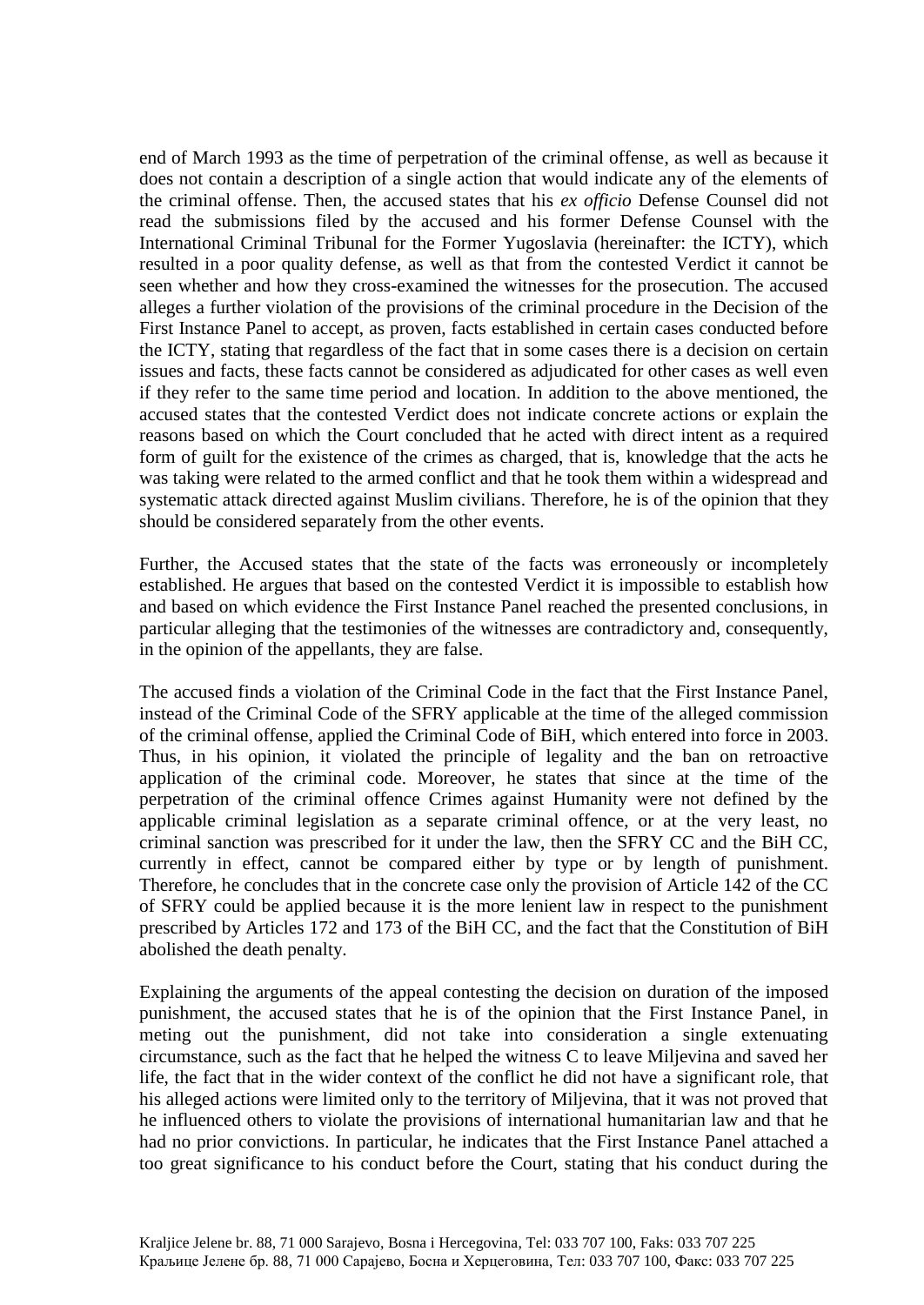proceedings was his defense strategy, which cannot be considered as an aggravating circumstance in meting out the punishment.

In her appeal, Defense Counsel Dragica Glušac indicates that the First Instance Panel, by its decision to conduct the main trial without the presence of the accused, prevented the accused from following the course of the main trial, rebutting the evidence and facts, or examining the witnesses. Thus, as deemed by the defense, his right to a fair and public trial pursuant to the provisions of Article 6(1) of ECHR was violated. In addition to the above mentioned, she states that the decision on exclusion of the public was unlawful, which pursuant to Article 297(1)e) and Article 297(2) of the BiH CPC constitutes an essential violation of the provisions of criminal procedure. So, it follows that in the first instance Verdict the Court relied on the unlawful evidence pursuant to Article 10(2) of the BiH CPC and international law. The defense deems the decision on exclusion of the public unlawful because the First Instance Panel failed to evaluate protection measures that the Prosecutor's Office requested for each witness individually, and it did not take into account the effect of such a decision on the right of the accused to a fair trial. The defense further contests the decision of the Court to abandon its previous decision on psychiatric evaluation because the accused explicitly refused to cooperate with the expert witness, arguing that the Court had to find appropriate ways and methods, without the use of force, to conduct the granted psychiatric evaluation in order to asses the mental condition and mental capacity of the accused at the time of the trial. The defense argues that the above mentioned indicates that the state of the facts is erroneously or incompletely established and thus the substantive law has been erroneously applied because the issue of capacity of the accused to consciously attend and follow the course of the main trial, as estimated by the defense, remains unresolved and not properly explained in the Verdict, meaning that the most important and decisive fact has not been established.

The decision of the Court to accept, as proven, the facts established by the ICTY judgments, in the opinion of the defense, constitutes a violation of the principle of equality of arms as well as the principle of immediacy of criminal proceedings, pointing out that it was rendered only to avoid hearing 11 witnesses and that the accepted facts incriminate the accused either directly or indirectly. Within that context, the defense deems that both the Defense and the accused should have been permitted to cross-examine the proposed witnesses and to comment on and review the documentary evidence related to these facts.

The appeal further indicates that the contested Verdict, contrary to the provision of Article 24 of the Law on the Protection of Witnesses Under Threat and Vulnerable Witness (hereinafter: the Law on the Protection of Witnesses), is exclusively based on the testimonies of the protected witnesses, which the defense considers fabricated and false, stressing in particular that the description given by one of the witnesses who stated that she had been raped by the accused does not correspond to the description of Radovan Stanković at all. Therefore, the Defense Attorney is of the opinion that the person concerned is a completely different person. The defense considers the testimonies of the witnesses unreliable, motivated by personal, emotional or political reasons. The defense further considers the contribution of the accused to everything that happened negligible compared to the other persons who were the main commanders and who made decisions.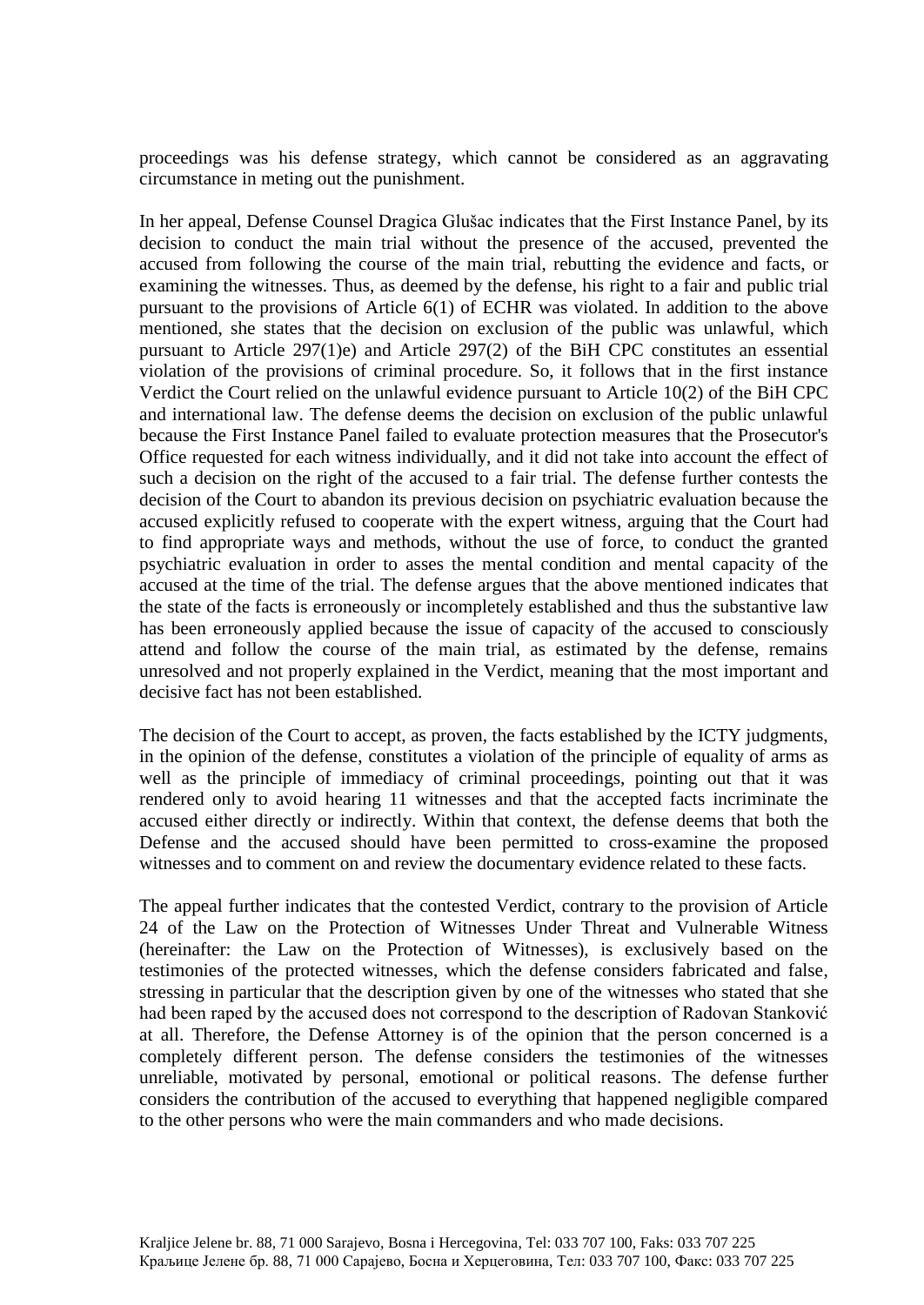In respect to the applicable substantive law, the Defense Counsel for the accused is of the opinion that the Court, in the concrete case, had to apply the SFRY CC as the law in force at the time of the alleged commission of the criminal offense, which, as deemed by the defense, is also the law more lenient to the perpetrator, given that according to Articles 141 and 142 of the CC of SFRY Crimes against Humanity and War Crimes against Civilians carry a sentence of not less than five years of imprisonment or a death sentence (which was abolished after the ratification of Protocol 13 of ECHR on 29 July 2003). Then, the defense considers that the Court violated the Criminal Code by applying the law that should not have been applied to the criminal offense of which the accused has been found guilty, in that, following the transfer of the case against the accused from the ICTY, which is in charge of prosecution of persons responsible for serious violations of international humanitarian law, and pursuant to the provisions of the Statute of the Tribunal, the Court reached the erroneous conclusion that the criminal offense the accused has been found guilty of constitutes a criminal offense according to the national law. So, the defense deems that the criminal offense of Crimes against Humanity does not fall within the competence of the Court as referred to in Article 4a) of the BiH CC, because it did not constitute a part of the national criminal laws in the SFRY in 1992. Therefore, the defense argues that the Court of BiH does not have jurisdiction in that respect, nor does Article 4a) envisage a mechanism for the prosecution of Crimes against Humanity according to the "general principles of international law" within the national legal system.

As regards the imposed criminal sanction, the appeal indicates that the First Instance Panel did not evaluate all the circumstances under which the offense concerned was allegedly committed, referring to the fact that there was a war in the territory of BiH, that people were mobilized and sent to the frontline against their will and that, as stated by the defense, everything was a consequence of the past, the unexplained hatred and a combination of unfortunate circumstances. Furthermore, it is stated that the accused was a young and inexperienced man in such an environment and situation when he could not do anything else as he would have put his own safety at risk. Meanwhile, he has made a family, he has three minor children and a long stay in prison would certainly cause irreparable harm. The accused has no previous convictions and is not inclined to antisocial behavior, while his conduct during the proceedings and submissions he was filing, in the opinion of the defense, demonstrate his dissatisfaction with the entire proceedings, including his custody status as well as lack of confidence in the Court and the Prosecutor's Office of BiH.

In the appeal, the Defense Counsel Nebojša Pantić presented the same objections as the accused Radovan Stanković and attorney Dragica Glušac had done previously, which refer to the decision of the Court to hold the main trial without the presence of the public and the Accused, to accept as proven the facts established by the ICTY judgments, and in the concrete case to apply the BiH CC. He also contests the regularity and completeness of the established state of the facts in respect to the responsibility of the accused for the removal of the underage A.B. as well as the decision of the Court to abandon the psychiatric evaluation of the accused to determine his mental condition.

The Prosecutor's Office of BiH contests the acquitting part of the Verdict due to the state of the facts being erroneously established, arguing that the First Instance Panel erroneously evaluated the testimony of the witness G as incomplete and imprecise in relation to the decisive facts, and based on an erroneously established state of the facts it acquitted the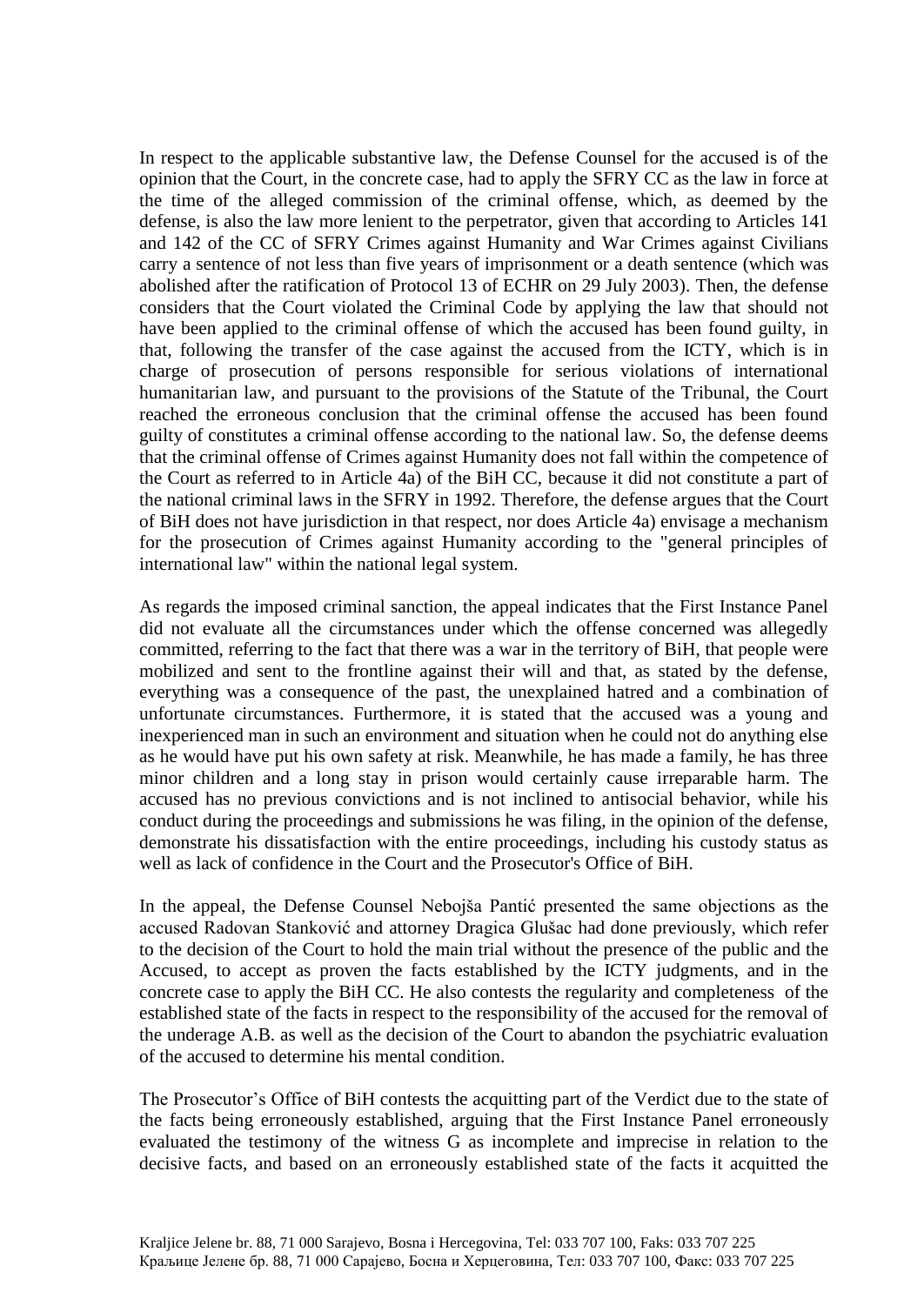accused of the charges under this count of the Indictment instead of finding him guilty, the consequence of which, as stated in the arguments of the appeal, is a violation of the Criminal Code of BiH.

In respect to the imposed criminal sanction, the Prosecutor's Office of BiH is of the opinion that the Court, for the actions that the accused was found guilty of, should have sentenced him to a long term imprisonment given the gravity of the perpetrated crime, its consequences and the level of social threat that it produced. In addition to the above mentioned, the appeal argues that the Court did not sufficiently evaluate other aggravating circumstances on the part of the accused, such as his status in the Karaman's house, the anger and hatred that he demonstrated towards the victims, the fact that in the same decisive manner he was responsible for the fate of the underage AB, and his conduct before the Court, which, in the opinion of the Prosecutor's Office, indicates that in order to serve the purpose of punishment in terms of general and special prevention the Accused should have been sentenced to a long-term imprisonment.

Defense Counsel have also filed replies to the appeal of the Prosecutor's Office of BiH, moving that it be refused as ungrounded.

At the session of the Appellate Panel held on 28 March 2007, pursuant to Article 304 of the BiH CPC, both parties briefly presented the appeals and replies to the appeals and fully supported their respective written arguments and motions.

Following review of the contested Verdict insofar as contested by the appeals, the Appellate Panel rendered the decision as stated in the operative part for the following reasons:

The arguments of the appeal indicating the existence of essential violations of the criminal procedure provisions, and relating to the decision of the First Instance Panel on exclusion of the public and the continuation of the trial outside the presence of the accused, are ungrounded.

Article 235 of the BiH CPC provides that from the commencement to the end of the main trial, the judge or the Panel of judges may at any time, *ex officio* or on motion of the parties and the defense attorney, but always after hearing the parties and the defense attorney, exclude the public for the entire main trial or a part of it for the reasons specified in the said Article. Article 237(1) stipulates that a decision on exclusion of the public must be explained and publicly announced.

Based on a review of the case file, the Panel found that by the Decision of the Court of BiH number X-KR-05/70 dated 23 February 2006, aimed at providing protection to the personal and intimate life of the aggrieved parties, as well as the morality and interest of the witnesses, the public was excluded from the main trial subject to the obligation of the Court to revise and evaluate the decision concerned during the entire course of the proceedings. The said Decision was rendered upon the motion of the Prosecutor, while the Defense Attorney for the accused, even after the Court set the time period for consultations with the accused, refused to comment on the Decision. Therefore, the fact that the defense did not use the given possibility to present its position on the motion of the Prosecutor's Office, contrary to the arguments of the appeal, does not make the decision of the First Instance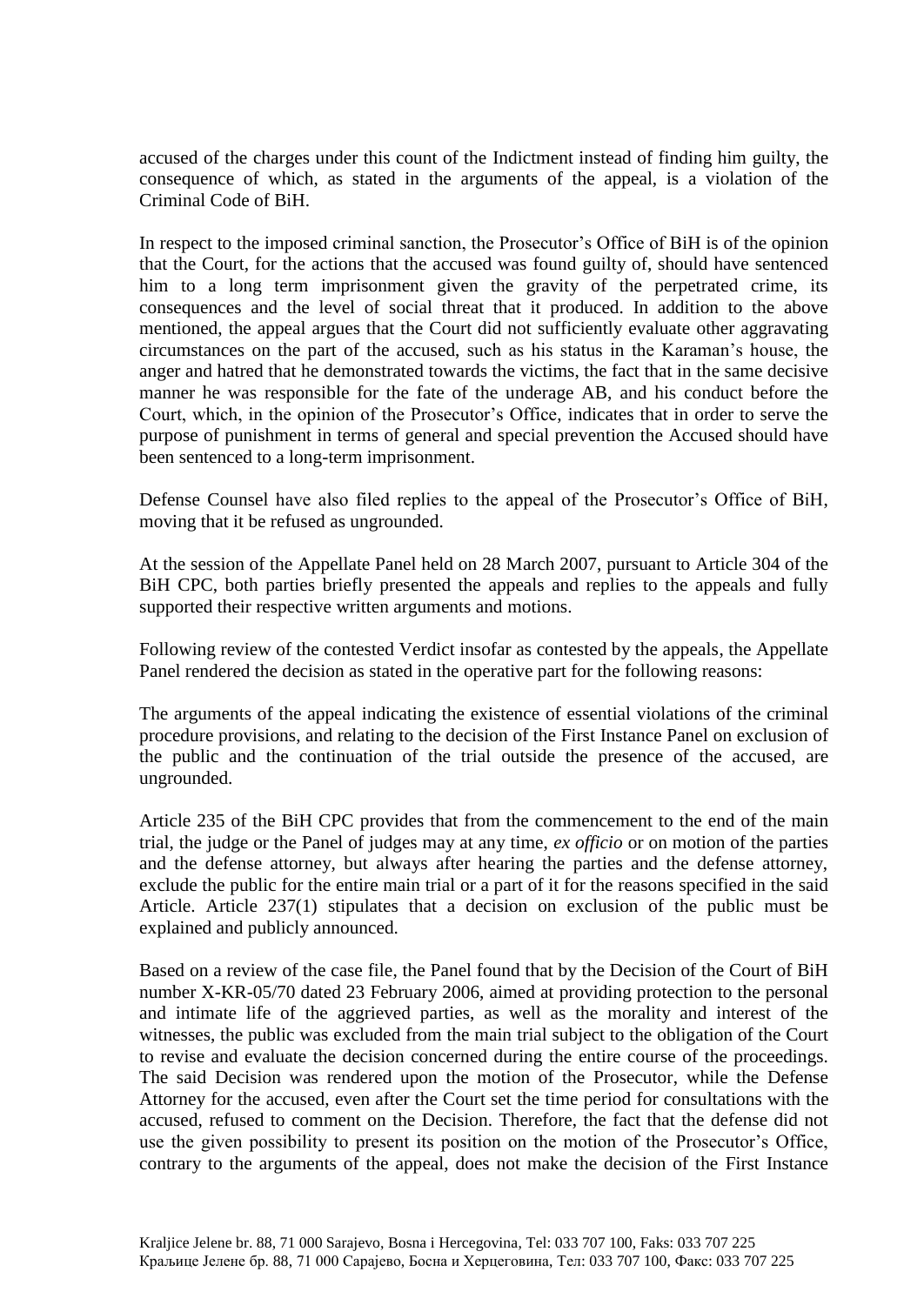Panel unlawful. If, in addition to the above mentioned, one takes into account that the Decision concerned was publicly announced and explained, pursuant to Article 237 of the BiH CPC, and even forwarded to the parties to the proceedings in the form of a written decision, then the arguments of the appeal of the Defense Attorney Dragica Glušac have also proved to be ungrounded as a whole.

As regards the reasons for the exclusion of the public, which guided the First Instance Panel when it rendered the Decision, the Appellate Panel is of the opinion that they are fully justified. The reasoning of the Decision of this Court number X-KR-05/70 dated 23 February 2006, as well as the reasoning of the contested Verdict, contain important and serious reasons which indicate that the protection of personal and intimate life of the aggrieved parties, and the morality and interest of the witnesses who testified about extremely difficult and humiliating circumstances they survived, in addition to the threat of the accused that he would make their protected identity known, could not be achieved in any other way but by the exclusion of the public. Therefore, there are no grounds for the objection raised on appeal that the Court failed to evaluate the protective measures the Prosecutor's Office requested for each witness individually, given that the protective measures would not have any purpose if at the public trial the accused had carried out his threat and disclosed their identification data. The fact that the First Instance Panel took into account the need to strike a balance between the rights of the accused to a public trial and the protection of morality and interests of the witnesses also arises from the decision to open the trial to the public whenever possible. Thus, the standard of public nature of the trial and legal possibility to depart from it in certain situations, in the opinion of this Panel, was correctly and fully applied. Therefore, the arguments of the appeal that the evidence presented at the main trial from which the public was excluded should automatically be considered unlawful is also ungrounded.

The objections of the appeal, indicating that the decision of the First Instance Panel to conduct the main trial even without the presence of the accused violated the provision set forth in Article 247 of the BiH CPC, thus preventing him from following the course of the main trial and actively participating in it, are also ungrounded.

The said Decision of the First Instance Panel was rendered and explained at the hearing held on 4 July 2006, and made in writing, and as such it was submitted to the parties to the proceedings and Defense Counsel. The First Instance Panel also gave a detailed explanation of the reasons for rendering the Decision in the contested Verdict. Based on the above mentioned, it arises that at the hearings held on 23 February 2006 and 6 June 2006 the accused, having received multiple warnings from the Presiding Judge, had to be removed from the courtroom for the reason of improper conduct and contempt of the court. After that, as it can be seen from the official notes of the authorized officers of the Detention Unit of the Court of BiH, on 16 June 2006 and 4 July 2006, he refused to appear at the hearing that followed, stating that he could only be brought in there with the use of force and announcing that he would continue with improper conduct by coming to the Court in his underwear. The First Instance Panel resolved the resulting procedural situation by rendering the decision that in case of further unjustified refusal by the accused to appear at the scheduled trial to which he was duly summoned the trial should be held even without his presence, and noted that the accused should have the right to appear before the Court at all times, that his Defense Counsel would be present at the trials held without his presence and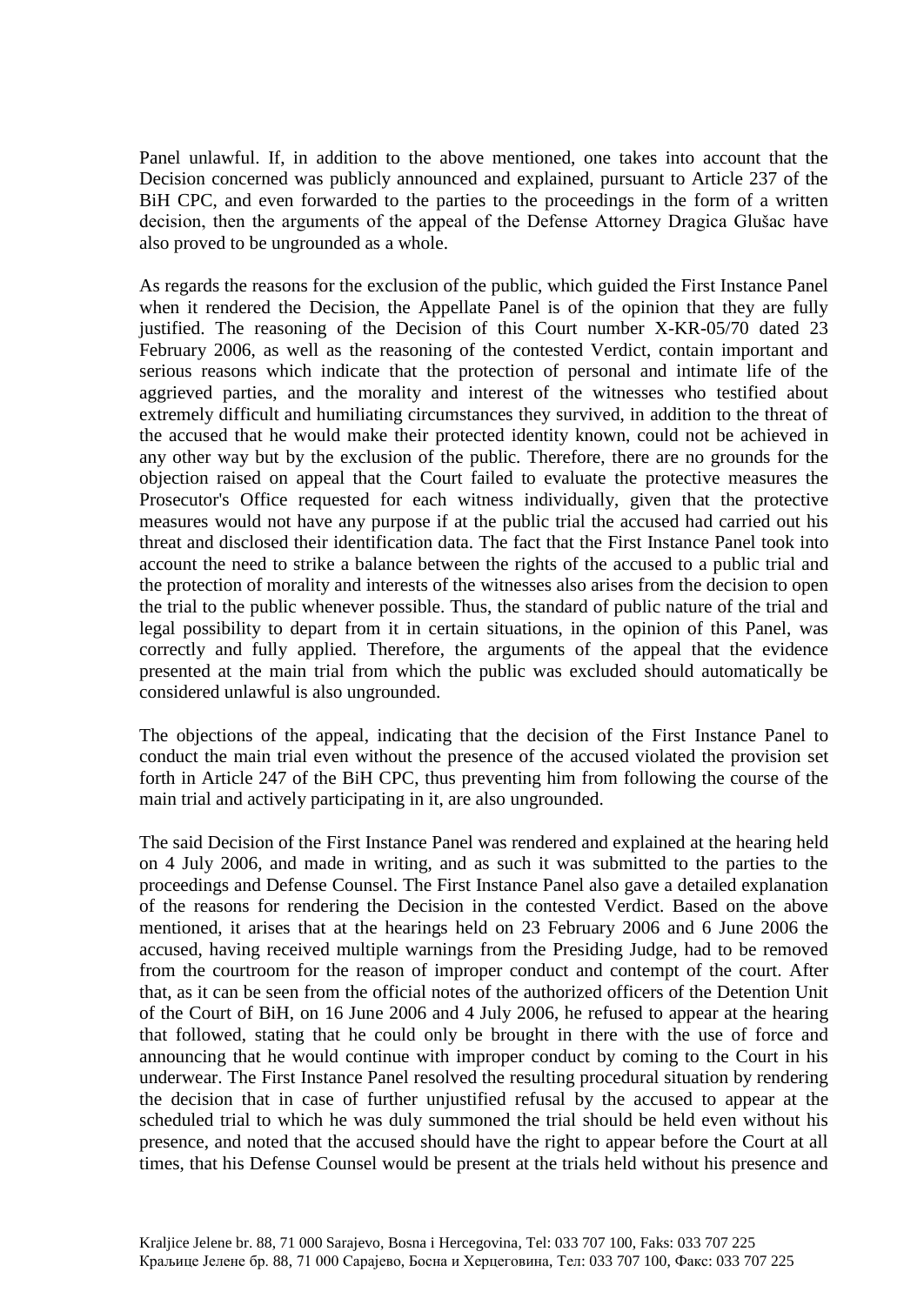that he would be informed about the course of the proceedings by serving the accused with the recording of the entire trial the same day the session was held. Such actions, contrary to the arguments of the appeal, neither violated the principle of ban of trial in absentia nor prevented the accused from following and participating in the main trial.

The accused's absence, as regulated by Article 247 of the BiH CPC, implies a situation in which it is not possible to provide for the presence of the accused at the main trial because he is hiding or on the run, or if there are other difficulties in informing him about the proceedings. Considering that the accused was in custody during the entire course of the main trial, and that he consciously refused to appear at the hearings to which he was duly summoned, the Appellate Panel is of the opinion that it cannot be considered that he was absent pursuant to Article 247 of the BiH CPC.

The continued course of the trial without the presence of the accused, considered within the context of the guarantees of Article 6 of the ECHR, is also possible. That is, the standards set by Article 6 of the ECHR applicable to the concrete procedural issue require the accused to be informed promptly, in a language he understands and in detail, of the nature and cause of the accusation against him, which was indisputably done during the hearing before the Preliminary Proceedings Judge and by delivery of the Indictment, holding the guilty or not guilty plea hearing and opening the main trial by reading the Indictment. Furthermore, he is entitled to examine or have examined the witnesses against him and to obtain the attendance and examination of witnesses on his behalf under the same conditions as witnesses against him. However, the said right of the accused, which would also imply his presence, is not an absolute right in the light of the fact that the accused can actually waive the right. Taking into consideration the fact that at all times the accused was aware of the charges against him, that he was timely informed and summoned to the scheduled hearings, that he was capable to attend them, that his Defense Counsel was always present throughout the main trial and that each time the accused would waive his right to attend the trail clearly, voluntarily and explicitly, the Appellate Panel is of the opinion that he was in no way prevented from attending, following and participating in the main trial, but that he waived the right voluntarily, thus accepting the main trial to continue even without him. Although the BiH CPC does not explicitly regulate such a procedural situation, based on the provision of Article 242(2) of the BiH CPC, it can be seen that it is possible to remove the accused from the courtroom if the accused persists in disruptive conduct after being warned by the Presiding Judge and that the proceedings may continue during this period if the accused is represented by counsel. Thus, the conclusion of the First Instance Panel that the mere fact that the accused is not physically present in the courtroom does not automatically mean that the trial cannot continue is additionally supported. And, above all, it was noted that the purpose of the constant improper conduct of the accused was obviously to prevent continuation of the proceedings and delay it, as correctly concluded by the First Instance Panel. Considering the alternative measure, which could be applied in the concrete case, that is, forceful bringing of the accused to the courtroom in spite of his will, regardless of the threats to appear in his underwear, as proposed by the Defense Attorney Pantić in his appeal, the First Instance Panel concluded correctly that such treatment would represent the inhumane treatment of the accused, undermining the physical integrity of the accused and authority and the dignity of the Court. Besides, except for the physical presence of the accused he could not be forced to follow the course of the proceedings and respect procedural discipline in his own interest. Taking into account the foregoing, the decision of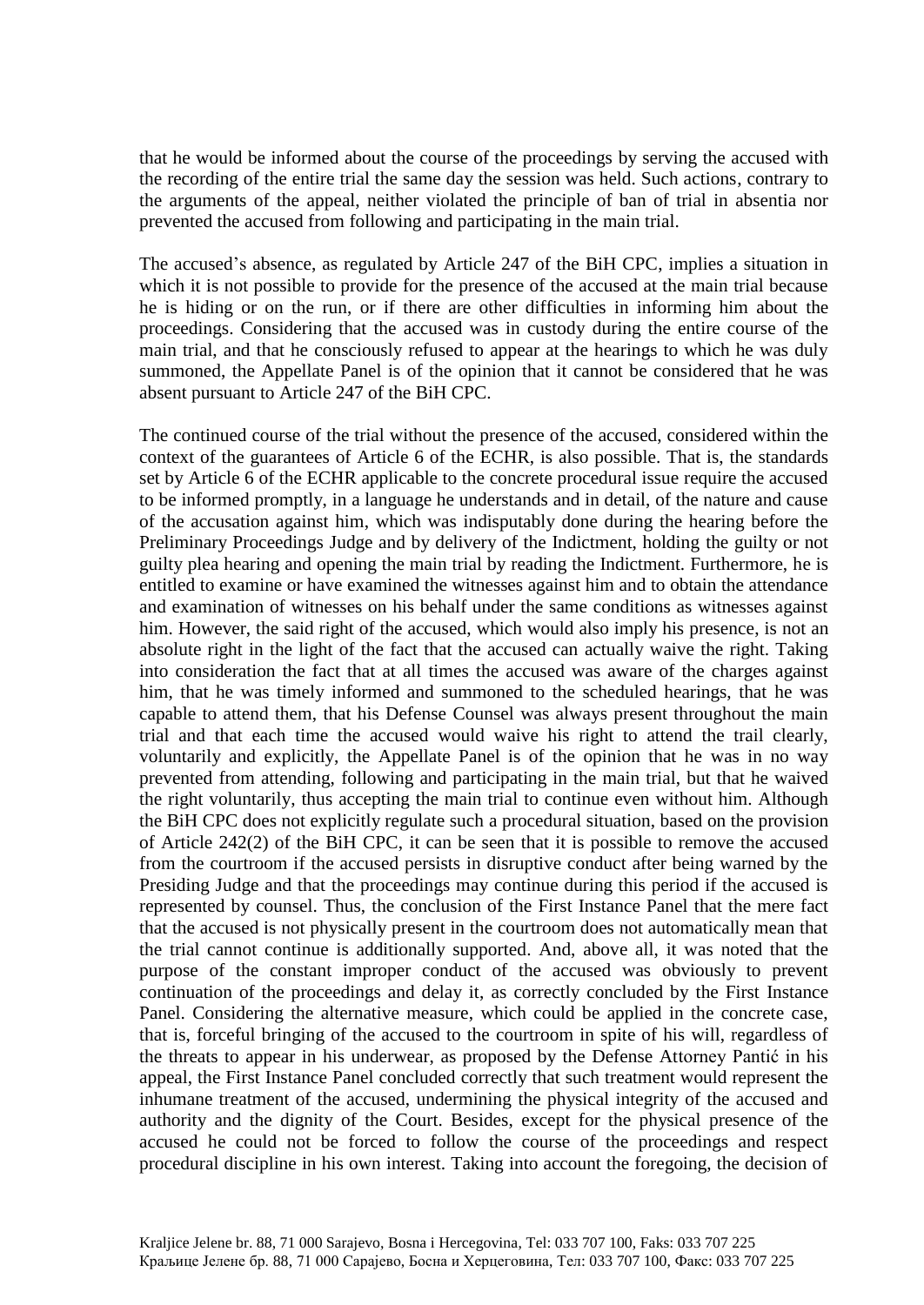the panel, following the end of each hearing, to serve the recording to the accused, in order for him to be able to be informed about the course of the proceedings, represents an adequate manner to provide for the possibility to follow the course of the main trial without undermining his physical integrity by forcefully bringing him to the courtroom.

The arguments given in the appeal, filed by both Defense Attorneys and the accused himself, that the decision of the court to accept as proven the facts established by the ICTY judgments, represents a violation of the provision of criminal procedure, that is, the principle of immediacy and contradiction, are also ungrounded. In other words, at the hearing held on 13 July 2006, having heard the Prosecutor and the defense attorneys, the First Instance Panel granted the Motion of the Prosecutor's Office of BiH number KT RZ/05 to accept, as proven, the facts established in the ICTY first instance and the Appeals Panel Judgments in the case against Kunarac *et al*. Nos. IT-96-23-T and IT-96-23/1-T and to also agree and accept the Decision on Judicial Notice of the ICTY Trial Chamber dated 16 May 2003.

In rendering this decision, the First Instance Panel, as deemed by the Appellate Panel, fully complied with Article 4 of the Law on the Transfer of Cases from the ICTY to the Prosecutor's Office of BiH and the Use of Evidence Collected by the ICTY in Proceedings Before the Courts in BiH, which, as a *lex specialis*, in such cases, provides for a departure from the said principles. Therefore, the objection of the defense in that sense is not grounded. The facts accepted by the First Instance Panel as proven are clear and concrete, do not include legal qualifications, and at the same time constitute a part of the Verdict which was adjudicated in the appeals procedure. Furthermore, they do not establish the criminal responsibility of the accused, but the concrete act of perpetration is placed in a wider context of the war events, that is, the context of the existence of a widespread and systematic attack against non-Serb civilians in the said territory and at the time relevant to the Indictment. Their acceptance, as also concluded by this Panel, in no way influenced the right of the accused to a fair trial.

Then, the Defense Attorneys in their appeals dispute the decision of the court to abandon the previously accepted motion of the defense to subject the accused to a psychiatric evaluation by Dr. Neira Zivlak Radulović, being of the opinion that in the said manner and without valid explanation the Court failed to find out whether the accused, given his mental capacity, was able to participate in the proceedings at all.

The fact that the Court ordered or allowed presentation of certain evidence and then abandoned it does not by itself represent a violation of the provision of the criminal procedure considering that the Court, in any case, is entitled not to allow presentation of some evidence or abandon the evidence whose presentation it ordered. The panel, naturally, has to give valid reasons for such decision, and in the concrete case, they are given in the reasoning of the contested Verdict; therefore, this Panel accepts them as a whole.

The defense proposed presentation of the evidence concerned because they were of the opinion that improper conduct of the accused before the Court and numerous submissions of offensive content sent to different addresses during the proceedings raised doubts that the accused developed permanent or temporary mental disorder during the trial due to which he was not capable to follow the trial. The First Instance Panel accepted this motion of the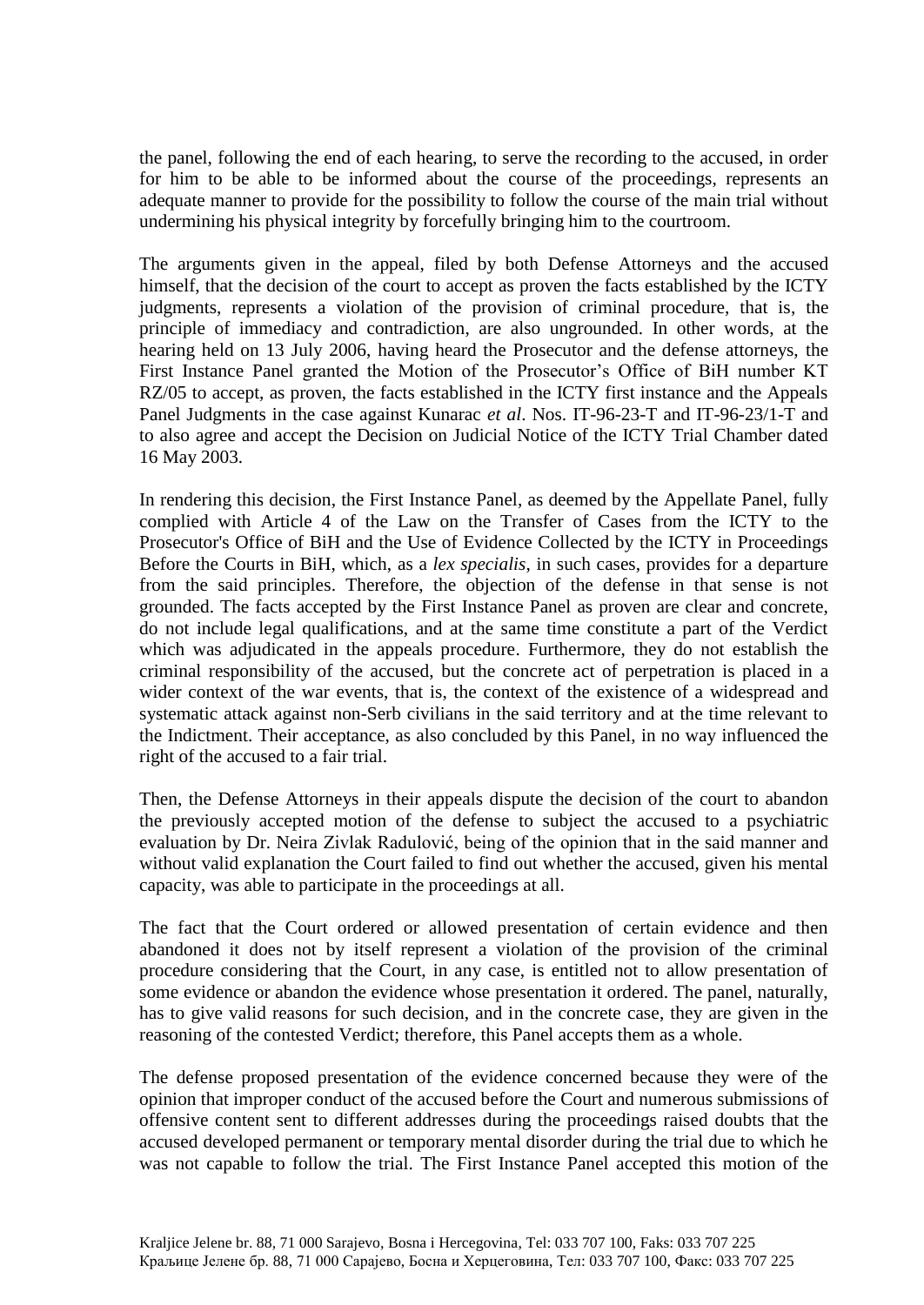defense and, pursuant to the above mentioned, on 27 September 2006, the expert witness, Dr. Neira Zivlak Radulović, tried to contact the accused in the Detention Unit of the Court of BiH, however, the accused refused to see the doctor and make any contact with her. At the hearing held on 25 October 2006, the Court required from the expert witness an opinion on whether there was any alternative method to carry out the said evaluation and, as the only remaining measure in that context, the expert witness proposed to refer the accused, for observation, to the Psychiatric Clinic in Sokolac. She also stated that, in case of further refusal of the accused to cooperate, it would not be possible to evaluate his mental condition even at the foregoing clinic. Considering that in his submission dated 27 September 2006 the accused explicitly refused any expert evaluation, it is absolutely clear that not even his referral to the psychiatric clinic would cause a different reaction. Besides, the manner in which the accused could be transported to the clinic, given his refusal to cooperate whatsoever, would necessarily involve the use of force against him, which, in the opinion of this Panel, as well as the opinion of the expert witness, would not be advisable and would cause an even stronger reaction by the accused.

On the other hand, if the conduct of the accused is analyzed as a whole, except for numerous submissions of offensive content in which he expressed his disrespect for all the state–level institutions, and his improper conduct before the court, which was the result of the same disrespect, the Court did not receive any other information from medical staff of the Detention Unit which would indicate that he is mentally ill. That is, while in custody he was frequently seeing a dentist and in that respect showed no repulsion against the doctor of his own choice. Then, the accused did not have or require any other medical intervention related to his mental condition. He demonstrated aggressive behavior only when addressing the Court or judges, that is, if he was brought to some of the hearings, while the content of his submissions to the Court results in the fact that he was aware of all actions undertaken by the Court and not only in his case but also in the other cases tried before this Court. Finally, the appeal itself that he filed personally against the first instance Verdict indicates that he is aware of the charges, the procedural provisions based on which the proceedings were conducted, as well as the substantive law applied to the concrete case. All the foregoing does not support the conclusion that he is a person who could not follow the proceedings but that he is a person who refused to respect the discipline of the proceedings regulated by the provisions of the BiH CPC, all due to his disrespect for the Court of BiH, as the state-level institution not recognized by the accused, aimed at delay and hindrance of the proceedings itself. So, based on the above mentioned reasons, the First Instance Panel correctly concluded that subjecting the accused to psychiatric evaluation at all costs and with the use of force, without a realistic possibility that it would have been possible to carry out the evaluation at all, and considering the foregoing, is not justified, therefore, the arguments of the appeal indicating the opposite are completely ungrounded.

Furthermore, the position of the appellants is wrong in claiming that the contested Verdict is based on the evidence on which, pursuant to the provisions of the Law on the Protection of Witnesses Under Threat and Vulnerable Witness, it could not be based. The reason is that, contrary to the arguments of the appeal, the witnesses who were granted the measures of protection in a form of protection of identity data and enabled to testify with the use of electronic device for distortion of voice or image of the witness were not granted the status of "protected witnesses" pursuant to the provision of Articles 14 through 22 of the Law on the Protection of Witnesses Under Threat and Vulnerable Witness (hereinafter: the Law on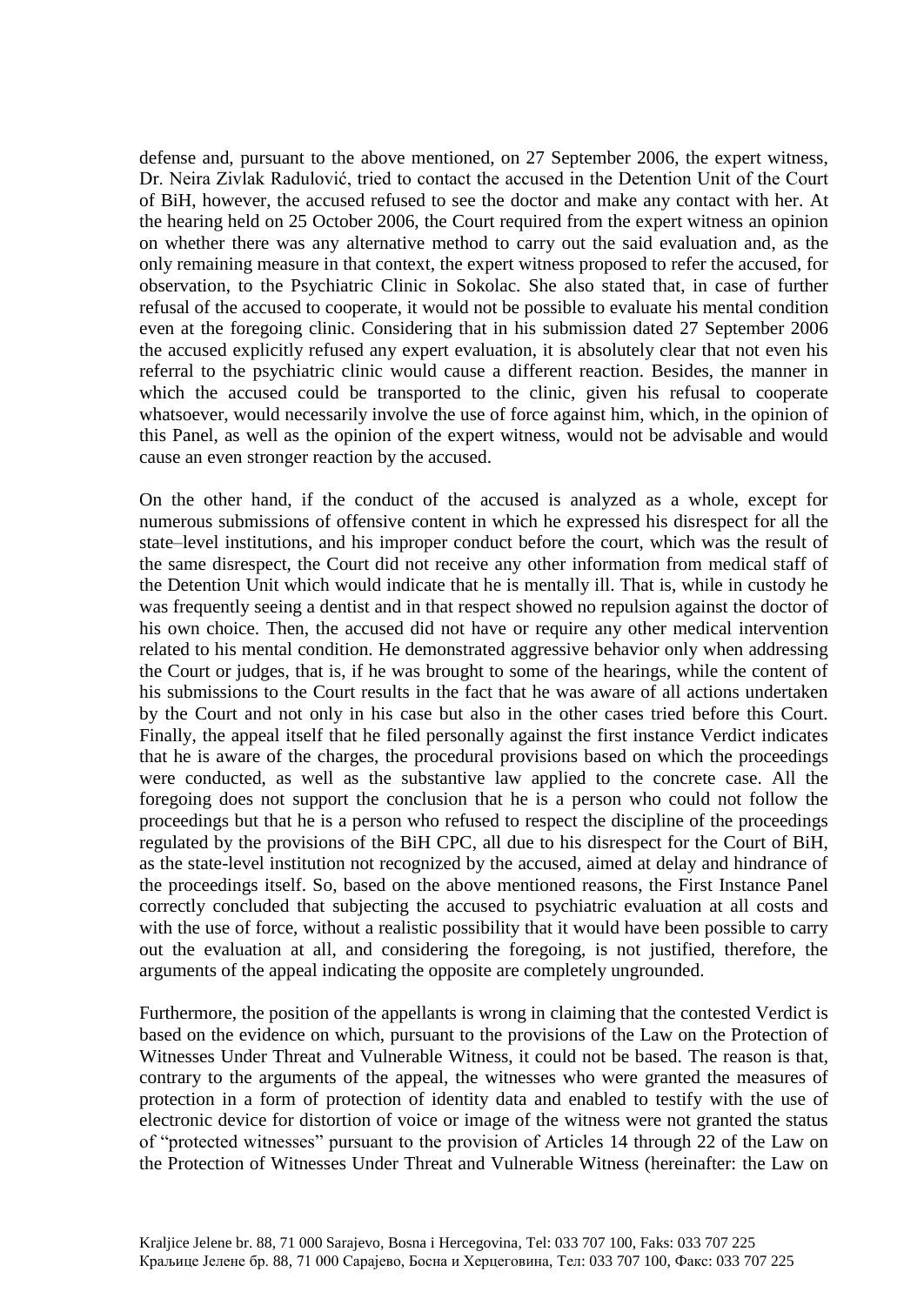the Protection of Witnesses). In that case, the records on their hearing would only be read out at the main trial, pursuant to Article 21 of the said Law, therefore, pursuant to Article 23 of the Law on the Protection of Witnesses, the sentencing verdict could not be based solely or to a decisive extent on evidence provided in that way. Contrary to the above mentioned, the witnesses under pseudonyms "A", "B", "C", "D", "E", "I", "J", "G", and "K" personally attended the main trial, as indicated by the Defense Attorney in the appeal, and gave their testimonies directly before the court panel, they were subjected to cross-examination by the defense for the accused pursuant to Article 262 of the BiH CPC, thus the said restriction referred to in Article 23 of the Law on the Protection of Witnesses does not apply to these witnesses. Based on the foregoing, it is clear that the objection of the Defense Attorney is ungrounded and as such refused.

Also, the Appellate Panel refused as ungrounded the arguments of the appeal of the accused Radovan Stanković, according to which he deems that the decision of the court to appoint him *ex officio* Defense Attorneys, that is, to refuse his request for self-representation, violates his right to a defense. Article 45(1) of the BiH CPC explicitly regulates, among other things, that the accused must have a defense attorney if he is charged with a criminal offense for which a penalty of long-term imprisonment may be imposed, which is the case here. The Article also states that the right concerned is not a right that can be waived voluntarily, but that it is the duty of the court, according to the law, to provide the accused adequate professional assistance in prescribed cases, therefore, equality of arms in respect to the Prosecutor's Office as the other party to the proceedings. The essence of the mandatory defense in cases in which the court may impose a sentence of long-term imprisonment is the fact that these are the gravest criminal offenses, which include numerous legal matters whose resolution requires the involvement of persons with specific legal expertise. The position of the accused, in the concrete case, is even more difficult due to the fact that he is in custody, which also represents one of the reasons, aimed at adequate preparation of defense, to hire professionals who will be able to collect evidence in favor of the accused without disturbance. All the above mentioned was discussed by the First Instance Panel and on 19 August 2005 it was also decided by the ICTY, and in both cases it was concluded that the appointment of *ex officio* defense attorneys is absolutely in the interest of both justice and the accused, as well as the economy of the proceedings, which is also accepted by this Panel as a whole. Also, the Appellate Panel did not accept the statement of the accused that due to the appointment of *ex officio* defense attorneys the concept of his defense was wrong and that the evidence for the defense was not presented as it, in his opinion, should have been presented, being of the opinion that it is completely ungrounded and blanket. The basic reason for this is the fact that in the first instance proceedings the accused did not, pursuant to Article 49(4) of the BiH CPC, require dismissal of the Defense Attorneys for not performing their duties properly, nor did their conduct before the Court indicate such a development, but he objected to the appointment of any *ex officio* defense attorney in general. In addition, the accused, due to the fact that he had two defense attorneys, in no way, either by the Court or the Defense Attorneys, was prevented from presenting the facts and evidence in his favor, asking witnesses the questions or presenting explanations about their testimonies. Instead, he opted on his own to use his right to remain silent, that is, not to present his defense, which is also guaranteed by the provisions of the BiH CPC. Since the appeal itself demonstrates the fact that the accused knowingly and deliberately did not use his right to present his defense and propose presentation of evidence, therefore, the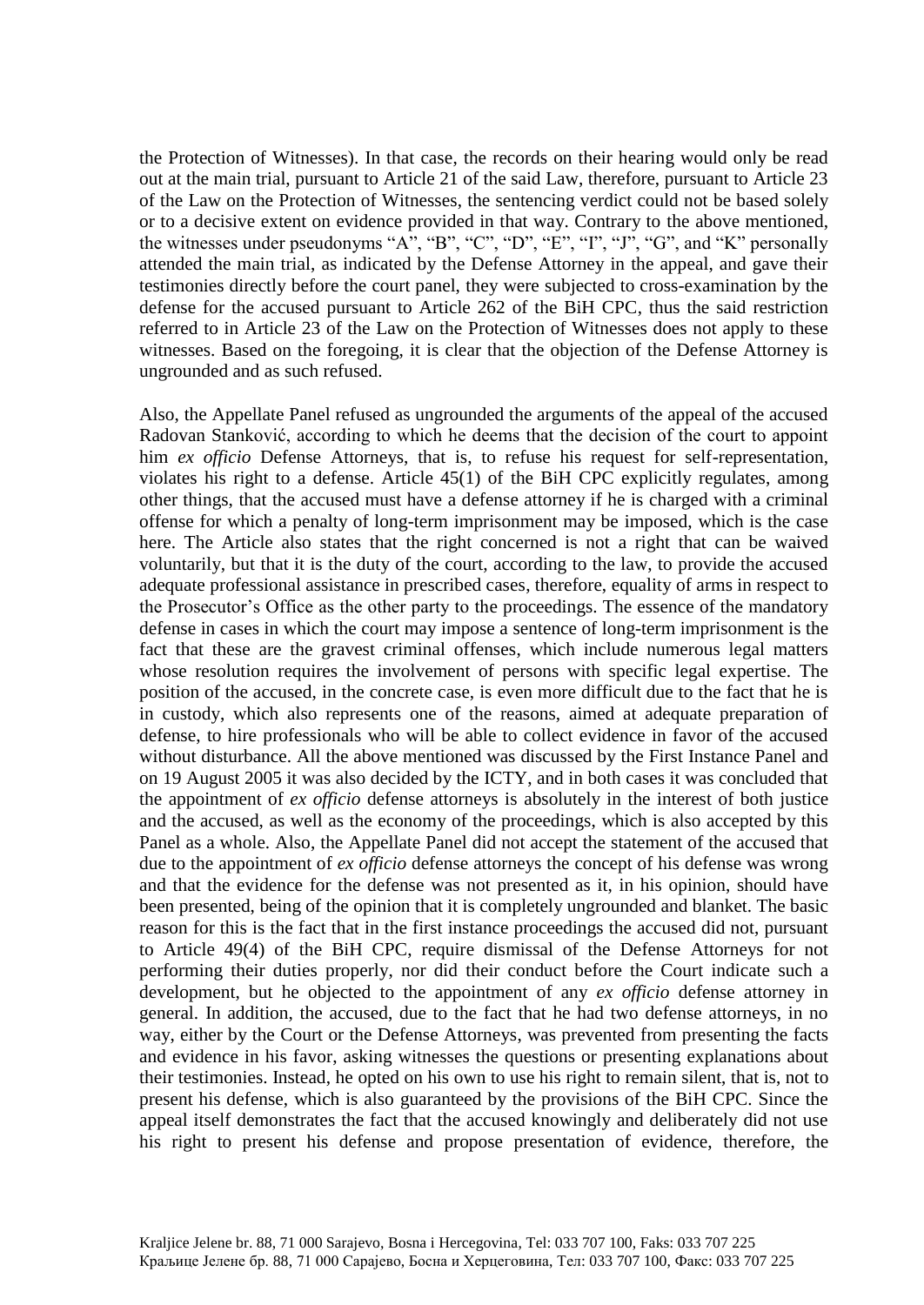objection that the Defense Attorneys represented him poorly and that the Court should allow him to represent himself in person is completely ungrounded.

The objection of the accused that the operative part of the Verdict is incomprehensible because it indicates the period from April 1992 until March 1993 as the time of perpetration of the crime was refused by the Court as ungrounded given that not even the appellant himself stated what makes the operative part incomprehensible. However, based on the established state of the facts it arises that the criminal actions the accused is charged with were committed exactly in the indicated period of time and that a more precise time frame, given the character of the crime and the circumstances under which it was committed, was not possible in the concrete case.

The statements of the appeal that the operative part of the Verdict does not include all the essential elements of the criminal offense the accused was found guilty of and that the Verdict does not contain the reasons on decisive facts, that is, that the presented evidence was not evaluated as regulated by the provisions of the BiH CPC, in the opinion of this Panel are presented in an absolutely generalized manner. The operative part of the Verdict includes all the essential elements of the criminal offense of Crimes against Humanity referred to in Article 172 of the BiH CC: the existence of a widespread or systematic attack directed against the non-Serb civilian population, knowledge of the accused of such an attack, and a nexus between the crime of the accused and the attack against the civilian population, with a precise description of individual criminal actions referred to in Sections 1 through 4 of the sentencing part of the Verdict. Then, contrary to the statements of the appeal, the contested Verdict provides valid reasons on all decisive facts relevant for adjudication of this legal matter with a detailed and comprehensive analysis of all the evidence individually and in correlation, which will be elaborated in the evaluation of regularity and completeness of the established state of the facts.

The accused then objected to the form of the recordings of the main trial which were regularly delivered to him by the First Instance Panel following the completion of each hearing, stating that the law prescribes the obligation to keep minutes in writing and that he was forwarded only audio-video recordings, which he refused to accept, and which he considered to be impractical for the quick tracing of certain sections of witnesses' testimonies.

In addition to the general provisions of the BiH CPC referred to in Article 151 through 155, pursuant to the provision of the Article 156 of the BiH CPC, special provisions of Article 253 and 254 of the said law also apply to the minutes of the main trial.

Article 253(1) of the BiH CPC regulates that a verbatim record of the entire course of the main trial must be kept. When the issue is the method of keeping the records, except in writing (either in writing or using a typing machine or computer) it can be kept by means of audio-video recordings, which results from Article 155 of the BiH CPC, that is, the same is regulated by Article 253(2) of the BiH CPC which, among other things, regulates that the judge or the presiding judge may order that a certain part of the record be read (if taken in writing) or copied (if technically recorded).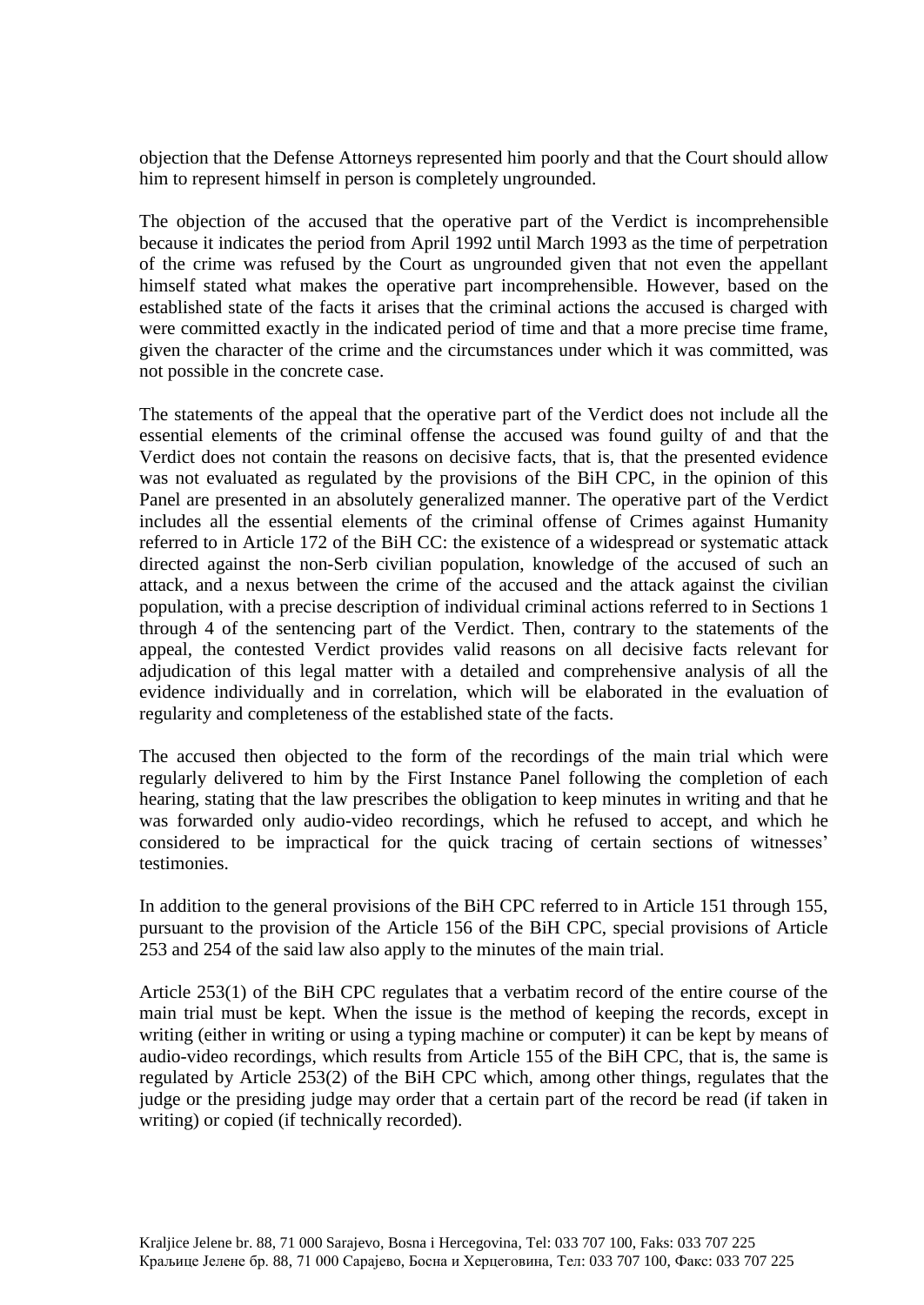In the concrete case, given the technical capacities of the Court of BiH, the minutes of the main trial are recorded using audio-video means, and, pursuant to the above mentioned provisions, they represent valid minutes of the main trial. The law also does not prescribe the obligation to take written minutes cumulatively in case of audio-video recordings of the main trial, so, given that the accused had technical capacities to review the minutes in the form in which they were delivered to him, his objection that he finds them impractical to follow testimonies of the witnesses does not make the minutes improperly made or indicate the existence of any violation of the provisions of criminal procedure in that context, therefore this objection is also refused as ungrounded.

The arguments of the appeal contesting the application of the substantive law are also ungrounded. That is, he states that the First Instance Panel erroneously applied the BiH CC instead of the SFRY CC, which, as deemed by the appellant, was the law in force at the time of commission of the criminal offense and was more lenient to the perpetrator both from the aspect of existence of the criminal offense concerned as such and the punishment foreseen. Thus, the appeal alleges the Panel violated both the principle of legality and of time constraints regarding applicability referred to in Article 3 and 4 of the Criminal Code of Bosnia and Herzegovina.

In other words, it is indisputable that at the time of commission of the acts the accused is charged with, which constitute all the elements of the criminal offense of Crimes against Humanity, the said criminal offense, as such, was not codified by the Criminal Code of SFRY, as the applicable substantive law at the time of commission of the criminal offense.

It is also indisputable that, pursuant to the principle of legality, no punishment or other criminal sanction may be imposed on any person for an act which, prior to being perpetrated, has not been defined as a criminal offence by law or international law, and for which no punishment was prescribed by the law (Article 3 of the BiH CC), while, pursuant to the principle of time constraints regarding applicability, the law that was in effect at the time when the criminal offence was perpetrated shall apply to the perpetrator of the criminal offence, and, if the law has been amended on one or more occasions after the criminal offence was perpetrated, the law that is more lenient to the perpetrator shall apply (Article 4 of the BiH CC). The principle of legality is also stipulated under Article 7(2) of the ECHR and Article 15(1) of the International Covenant on Civil and Political Rights (hereinafter: the ICCPR).

However, Articles 4a) of the BiH CC, which the first instance Verdict correctly refers to, provides that Articles 3 and 4 of the Code shall not prejudice the trial and punishment of any person for any act or omission which, at the time when it was committed, was criminal according to the general principles of international law. Thus, the provisions of Article 7(2) of the ECHR and Article 15(2) of the ICCPR have practically been adopted, therefore providing for a departure from the mandatory application of the more lenient law in proceedings conducted for acts which are criminal according to international law. It is stated that this is the case in the proceedings against the accused because this is exactly an incrimination that includes a violation of international law. In other words, as correctly reasoned in the contested Verdict, in the period relevant to the Indictment, Crimes against Humanity indisputably constituted a criminal offense both from the aspect of international customary law and from the aspect of the general principles of international law. The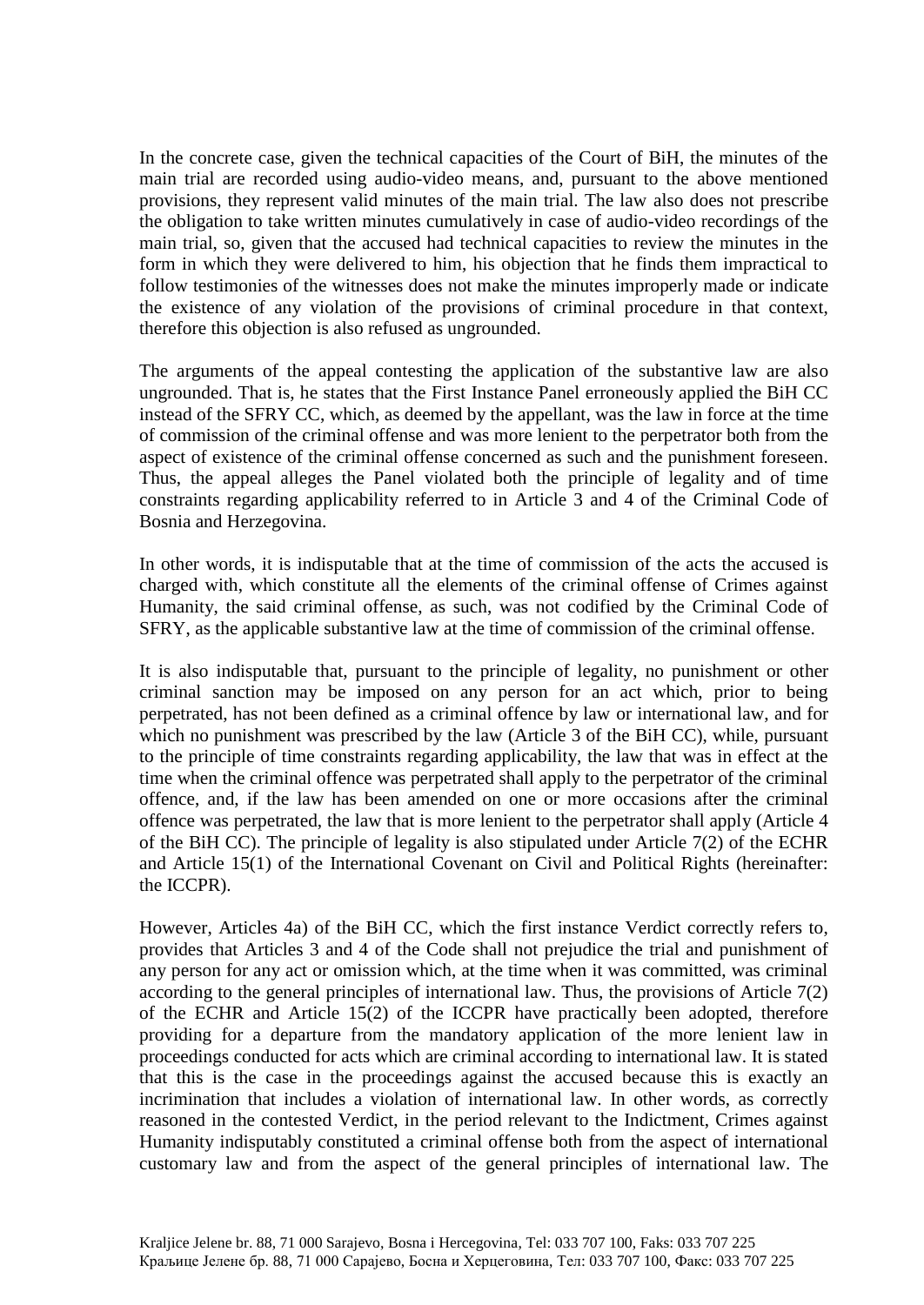detailed and comprehensive arguments corroborating such a conclusion presented by the First Instance Panel are absolutely valid and correct, and therefore also accepted by this Panel as a whole.

Further, international customary law and international treaties signed by the Socialist Federative Republic of Yugoslavia automatically became binding on Bosnia and Herzegovina, either during the time when it was part of the Socialist Federative Republic of Yugoslavia or after it became a successor to the former Socialist Federative Republic of Yugoslavia. The 1978 Vienna Convention on Succession of States in respect to Treaties, ratified by the Socialist Federative Republic of Yugoslavia on 18 April 1980, in Article 34 stipulates that a treaty in force at the date of the succession of States in respect of the entire territory of the predecessor State continues to be in force in respect of each successor State so formed, unless the States concerned agree otherwise. In addition to the above mentioned, on 10 June 1994, Bosnia and Herzegovina declared that it recognized all the international treaties which were binding on the former Yugoslavia. Article 210 of the Constitution of the Socialist Federative Republic of Yugoslavia, indeed, stipulates that international treaties are automatically implemented and applied from the day of entry into force without the adoption of implementing regulations.

The foregoing results in the correct position of the First Instance Panel that Bosnia and Herzegovina, as a successor to the former Yugoslavia, ratified the ECHR and the ICCPR, therefore these treaties are binding on it. Given that they regulate the obligation to try and punish any person for any act or omission which, at the time when it was committed, was criminal according to the general principles of international law, which is definitely the case with Crimes against Humanity pursuant to the above mentioned, it is indisputable that the arguments of the appeal claiming the opposite are entirely ungrounded and as such refused.

As regards the objections indicating that the SFRY CC was more lenient to the perpetrator in respect to the imposed criminal sanction, the Appellate Panel notes that, at the time of commission of the crime the accused is charged with, it was possible to impose a death penalty, because, as correctly stated by the Defense Attorney Dragica Glušac, it was abolished after the ratification of Protocol 13 of the ECHR on 29 July 2003. That is, by the said Protocol, the signatory countries committed not to prescribe the death penalty in their criminal laws. Prior to that, the death penalty was removed from the criminal laws of Bosnia and Herzegovina by the adoption of the Criminal Code of the Federation of BiH (1998), Criminal Code of Republika Srpska (2000) and Criminal Code of the Brčko District (2000), and the 2003 Criminal Code of BiH. Therefore, it follows that the law which does not envisage pronouncement of such penalty, meaning the Criminal Code of BiH, is in any case more lenient to the perpetrator.

The arguments of the appeal contesting the jurisdiction of this Court to try the concrete case are also ungrounded considering the fact that the case against Radovan Stanković was transferred from the ICTY to the Court of BiH pursuant to Rule 11*bis* of the Rules of Procedure and Evidence of the ICTY and Article 2 of the Law on the Transfer of Cases from the ICTY to the Prosecutor's Office of BiH and the Use of Evidence Collected from the ICTY in the Proceedings Before the Courts in BiH (hereinafter: the Law on Transfer); and given the fact that Article 13(1) of the Law on the Court of BiH stipulates that the Court has jurisdiction over criminal offences defined in the Criminal Code of Bosnia and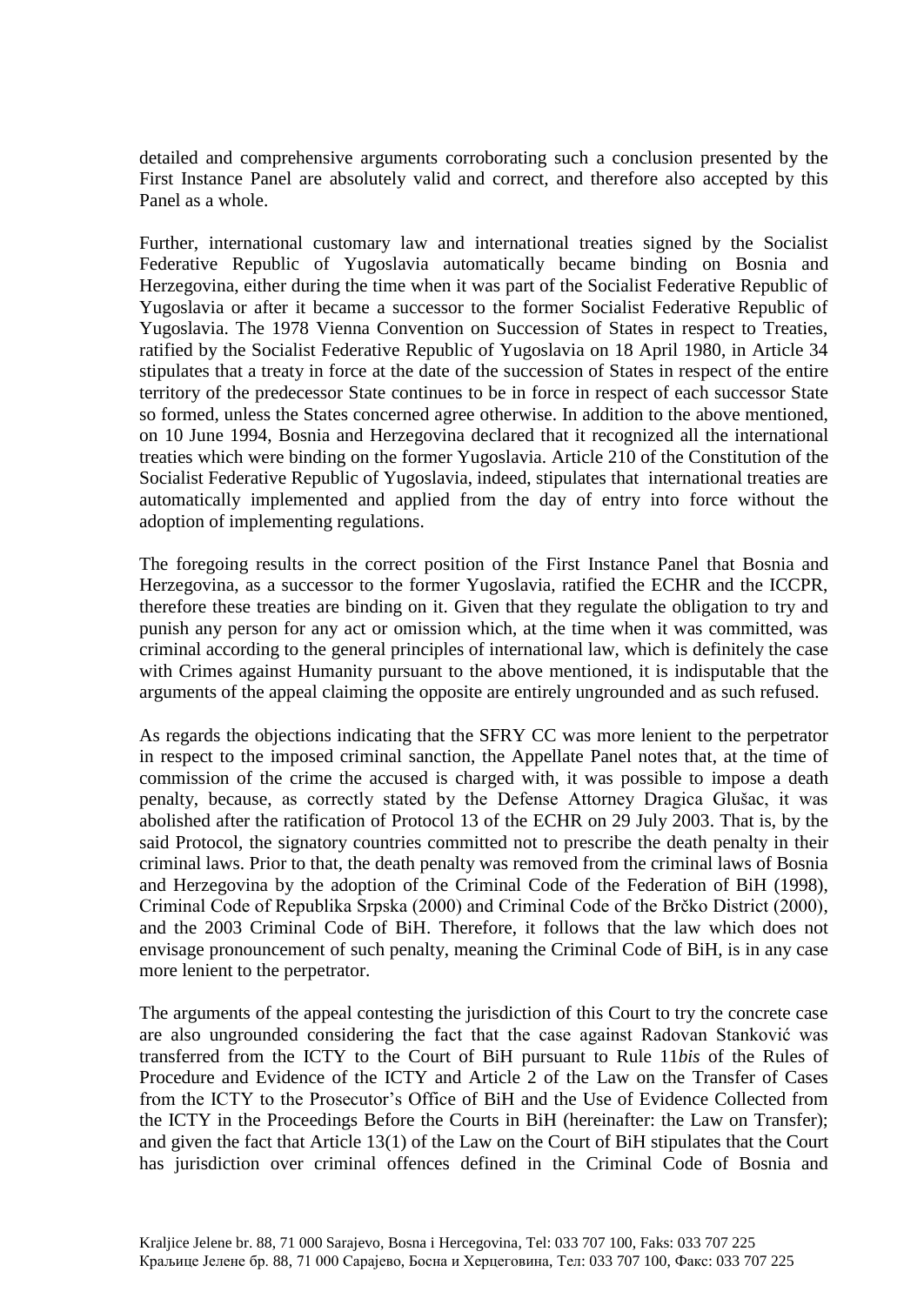Herzegovina and other laws of Bosnia and Herzegovina and that Crimes against Humanity are defined as a criminal offense in Article 172 of the BiH CPC.

The statements of the appeal contesting the regularity and correctness of the established facts both in the sentencing and acquitting parts of the first instance Verdict are also ungrounded.

In other words, the Appellate Panel concludes that the First Instance Panel, by its correct evaluation of key evidence - testimonies of the witnesses, injured parties, and other documentary evidence tendered by the Prosecutor's Office of BiH, in a proper and reliable manner found that the accused committed the criminal offenses he was found guilty of, a finding that is fully accepted by this Panel as well.

The presented arguments of the appeal referring to the regularity and correctness of the established facts are brought down to the arguments that the heard witnesses are not telling the truth and that their current condition, the fact that they are married and have children, does not suggest the conclusion that they were raped. The Appellate Panel deems such objections completely ungrounded particularly because they, except for blanket conclusions on the alleged fabrication of the testimonies of the witnesses, do not contain a single valid counter-argument or evidence that would in any way challenge their mutually consistent contents. On the other hand, the First Instance Panel in a regular and correct way gave credence to the heard witnesses, given that their testimonies, which differ only to the extent confirming that they were not memorized but reflecting different perceptions of different persons in abnormal and extremely stressful circumstances they were indisputably in, clearly result in the fact that the accused Radovan Stanković undertook the acts in the manner, at the time and in the place as stated in the operative part of the sentencing part of the Verdict.

Due to the above mentioned grounds, the Appellate Panel accepts the grounds given in the reasoning of the first instance Verdict because it resulted from proper and legal proceedings, because its reasoning presents fully and definitely both the indisputable facts as well as the grounds for certain disputable facts to be considered proven and because it includes a valid evaluation of the credibility of contradictory evidence. The presented arguments of the appeal are on the other hand not sufficient to contest such correct and complete conclusions.

The arguments of the appeal of the Defense Attorney Dragica Glušac, that the witness under pseudonym C who testified about all four sections of the sentencing part of the Verdict, at the time relevant to the Indictment, was actually in a common-law marriage with the Accused, that in that sense during the hearing in the capacity as a witness she should have been warned that she was allowed to refuse to testify, given the content of the testimony of the witness concerned, are completely irrelevant. In her testimony, which this Panel also deems clear, precise and extremely moving and credible and which was fully corroborated by the testimonies of all other witnesses, as explained in detail in the first instance Verdict, she clearly described how she was forcefully taken to and detained in Karaman's house. In the house, among other things, she was assigned to Radovan Stanković, he repeatedly raped her and forced her to clean, cook and do other house chores together with other girls and young girls who were brought there in the same manner. Considering all the above mentioned, the conclusion of the defense that such relation has to be considered a common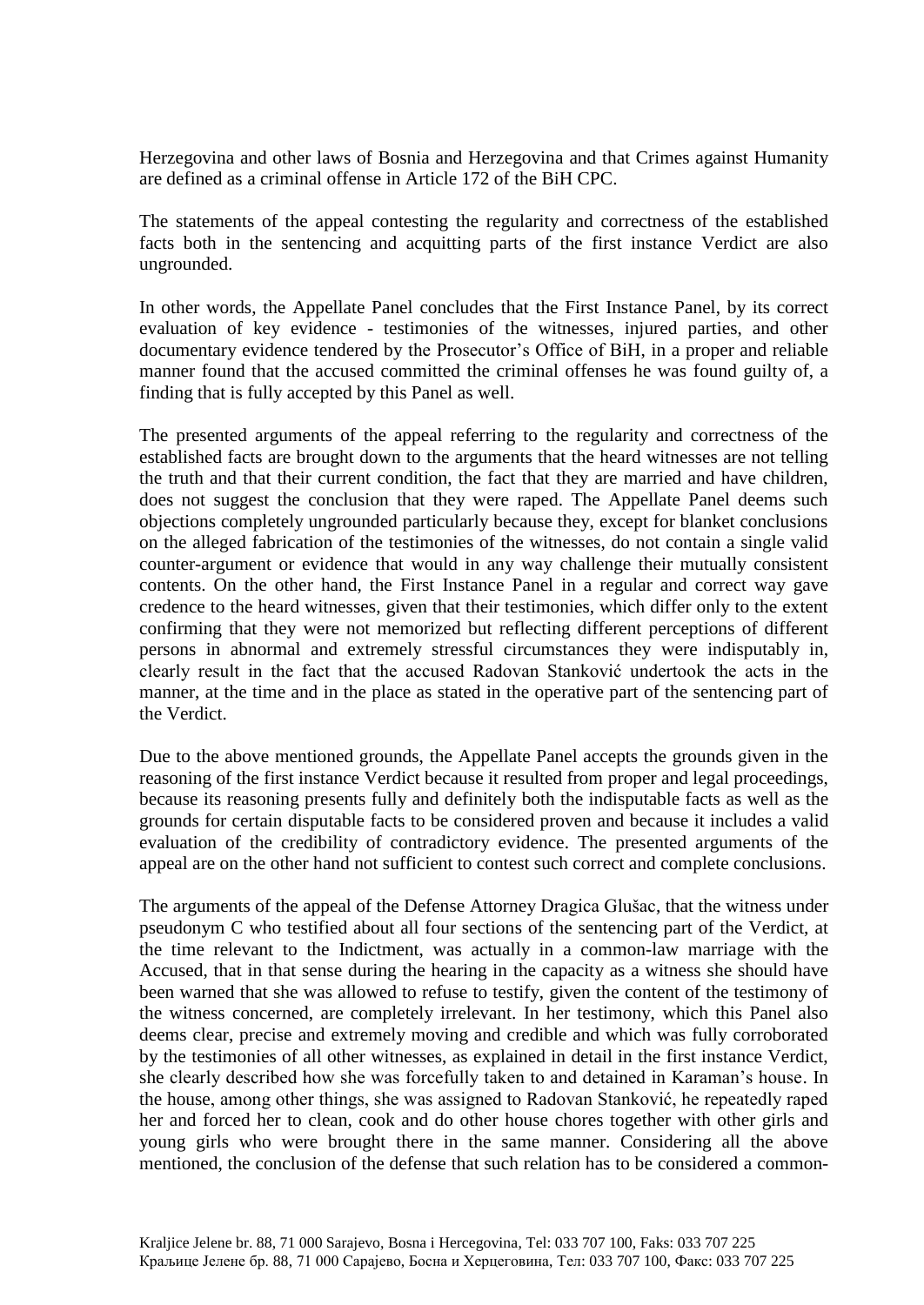law marriage, in terms of the voluntary union of man and woman, is not based on a single segment of the testimonies of the witnesses heard, and as such it is absolutely wrong.

In respect to the objections of the appeal claiming that pursuant to the presented evidence it was not established in a reliable manner that the accused removed the underage A.B. in Foča from a bus going to Goražde and brought her to the detention center, the Appellate Panel is of the opinion that the first instance Verdict gives a detailed and comprehensive analysis of the testimonies of the witnesses who testified about the circumstances referred to in this section; therefore, it draws a valid conclusion which is fully accepted by this Panel as well. In other words, it follows from the testimonies of the witnesses A., C., J., I. and K that the girl A.B., with her mother and two sisters, was sitting in the front part of the bus when the bus was stopped by the police car on the bridge. According to the testimony of her mother, witness I, the accused warned AB, when entering the bus, that Pero Elez had told her to get off the bus, which she did not do. Indeed, the witness "I" testified that she did not personally see that the accused Radovan Stanković had removed her daughter from bus, however, the witness A who was detained in Karaman's house when AB was brought from the bus clearly confirms that she learned directly from AB that it was precisely the accused who "pulled her out of the bus". The witnesses J and K, in their testimonies, described how AB was removed from the bus. The witness K clearly stated that the accused took AB out of the bus, whereby she completely confirmed the knowledge of the witness A. Based on such established state of the facts it follows that it was precisely the accused who removed AB from the bus in Foča and took her to Karaman's house. Therefore, the argument of the appeal indicating that the facts referring to this section of the Verdict are not established beyond doubt, is also ungrounded.

The Appellate Panel also shares the conclusion of the First Instance Panel in reference to Section 1 of the acquitting part of the Verdict, in other words, that based on the testimony of the witness G, which was also the only evidence presented in respect to this section, it is not possible to determine in a reliable way that it was exactly the accused Radovan Stanković who committed the said criminal offense he is charged with under the section concerned.

Contrary to the arguments of the appeal of the Prosecutor, the reasoning of the first instance Verdict indicates that the said testimony is imprecise when it concerns basic acts constituting elements of the criminal offense and the identification of the accused, so, based on such testimony, applying the principle of *in dubio pro reo,* the First Instance Panel correctly rendered the acquitting Verdict. In other words, the witness G, in her testimony, generally testifies that with other women, not mentioning their names, with whom she spent some time in the Foča hospital, she was taken to "an apartment" in "some" building and that Radovan Stanković raped her there. She states that she did not know the accused since before the war, that she learned his name from "some" women from Foča, concluding that today she could not even recognize him. Based on such testimony, which was not corroborated by any other evidence either directly or indirectly, the Court could not determine in a reliable way that it was the accused Radovan Stanković who committed the said criminal offense. Therefore, the acquitting Verdict had to be rendered in respect to this section, as it was correctly done.

On the other hand, the appeal of the Prosecutor's Office is grounded in claiming that the imposed punishment is not appropriate to serve the purpose of punishment in terms of